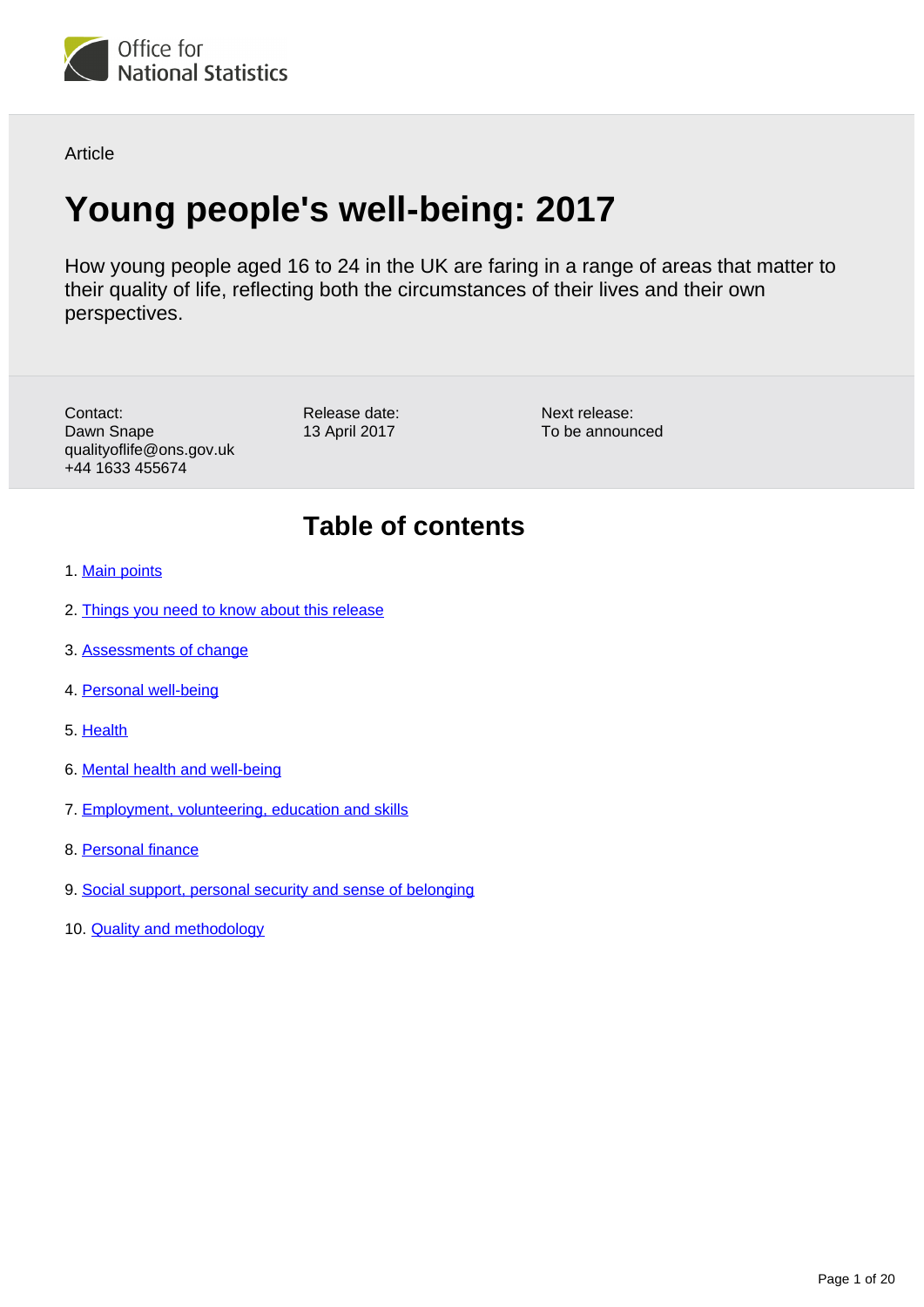# <span id="page-1-0"></span>**1 . Main points**

- Several aspects of young people's quality of life and well-being have improved in this latest update; many of these relate to education, employment and skills, while some measures of how young people feel about their lives provide a more mixed picture.
- Overall satisfaction with health has improved and the gap between young men's and young women's satisfaction with their health has narrowed.
- In 2016, the proportions of young people who were unemployed or not in education, employment or training (NEET) both reached their lowest levels since the most recent economic downturn.
- The proportion of young people reporting that they find it difficult to get by financially decreased to 7% in the period 2014 to 2015 from 15% in 2009 to 2010 but the proportion of young people living in households at risk of poverty increased from 19% in 2008 to 25% in 2015.
- The proportion of young people reporting symptoms of anxiety or depression increased from 18% in the period 2009 to 2010 to 21% in 2013 to 2014; young women were more likely than young men to report symptoms of anxiety or depression.
- On social connections, the proportion of young people who said they had someone to rely a lot on, decreased from 80% in the period 2010 to 2011 to 76% in 2013 to 2014 but the proportion of young people who agreed or strongly agreed that they belong to their neighbourhood, increased from 50% in 2009 to 2010 to 57% in 2014 to 2015.

# <span id="page-1-1"></span>**2 . Things you need to know about this release**

This article presents a picture of how young people aged 16 to 24 in the UK are faring in a range of areas that matter to their quality of life. We monitor young people's quality of life using a set of 28 headline indicators designed to shed light both on their current well-being and on their future prospects. The measures include objective data (for example, educational attainment) and subjective data (such as a sense of belonging in the neighbourhood where they live). The aim is to provide a holistic view of life in the UK for young people reflecting both the circumstances of their lives and their own perspectives.

The analysis uses the latest data available as of April 2017, however It is important to recognise that the data underpinning the indicators are from a range of different sources with different timeliness and coverage. Further information on the source of each indicator can be found in the [dataset.](https://www.ons.gov.uk/peoplepopulationandcommunity/wellbeing/datasets/youngpeopleswellbeingmeasures)

The measures for young people's personal well-being have been aligned with the data presented in the [Personal](https://www.ons.gov.uk/peoplepopulationandcommunity/wellbeing/bulletins/measuringnationalwellbeing/oct2015tosept2016)  [well-being statistical bulletin](https://www.ons.gov.uk/peoplepopulationandcommunity/wellbeing/bulletins/measuringnationalwellbeing/oct2015tosept2016). These changes offer more detailed data for young people. The measure is provided for 16- to 19-year-olds and 20- to-24-year-olds, and the "high or very high" rating (low or very low for anxiety) is now only "very high" (9 or 10 out of 10) or "very low" (0 or 1 out of 10). In addition, the measure for long-term illness and disability has been changed from the Equality Act core disabled definition to the Government Statistical Service (GSS) Harmonised Standard definition.

The principles of the Government Statistical Service (GSS) Harmonised Standard are designed to be consistent with a conceptual framework of disability that encompasses medical, individual and societal factors as documented in the International Classification of Functioning (ICF), the World Health Organisation's definition of disability and the disablement process. This approach is consistent with the collection of traditional data on activity restriction, long-standing illness and impairment, as well as data on the importance of aspects of society which restrict the participation of people with impairments relative to those without impairments.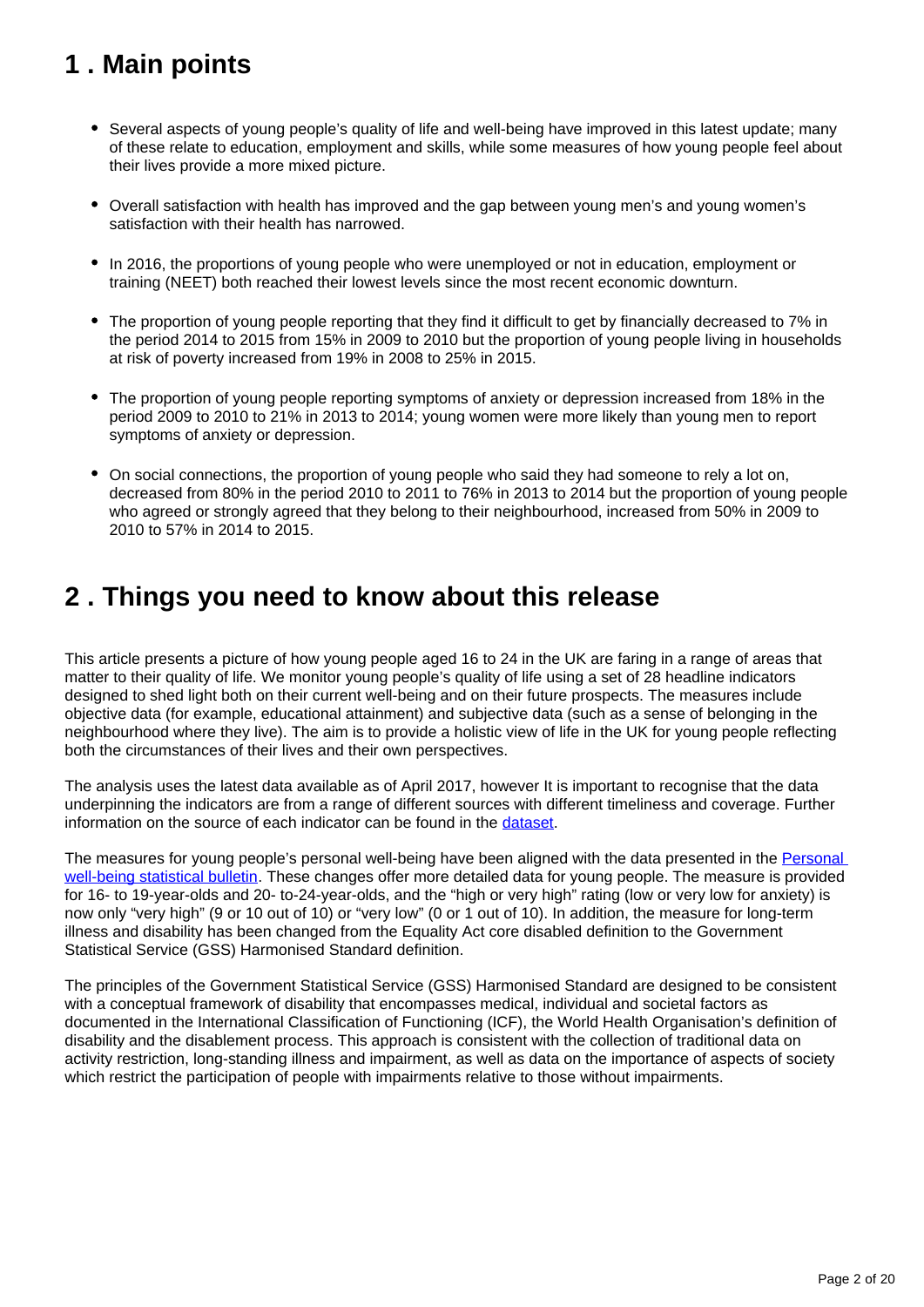# <span id="page-2-0"></span>**3 . Assessments of change**

To give a sense of whether and how quality of life is improving for young people in the UK, we assess whether each indicator has improved, deteriorated or remained unchanged. Comparisons are made with the previous year' s data, as well as change over a 3-year period. Where possible, the article also includes trends over a longer period to provide further context.

# Figure 1: Assessment of young people's<sup>1</sup> well-being measures over 1 and 3 years

### **April 2017 release**

# Figure 1: Assessment of young people's^1^ well-being measures over 1 and 3 years

April 2017 release



### **Source: Office for National Statistics**

### **Notes:**

- 1. Young people aged 16 to 24 years.
- 2. Where data are not available for the previous period, the measure has not been assessed.

Over a 1-year period, the majority (17) of indicators remained unchanged, while four improved and one deteriorated. Six indicators were not assessed for this publication because data were not available for the previous period.

Over a 3-year period eight indicators of young people's quality of life improved, while 13 remained unchanged, and four deteriorated. Three indicators were not assessed for this publication because data were not available for the previous period.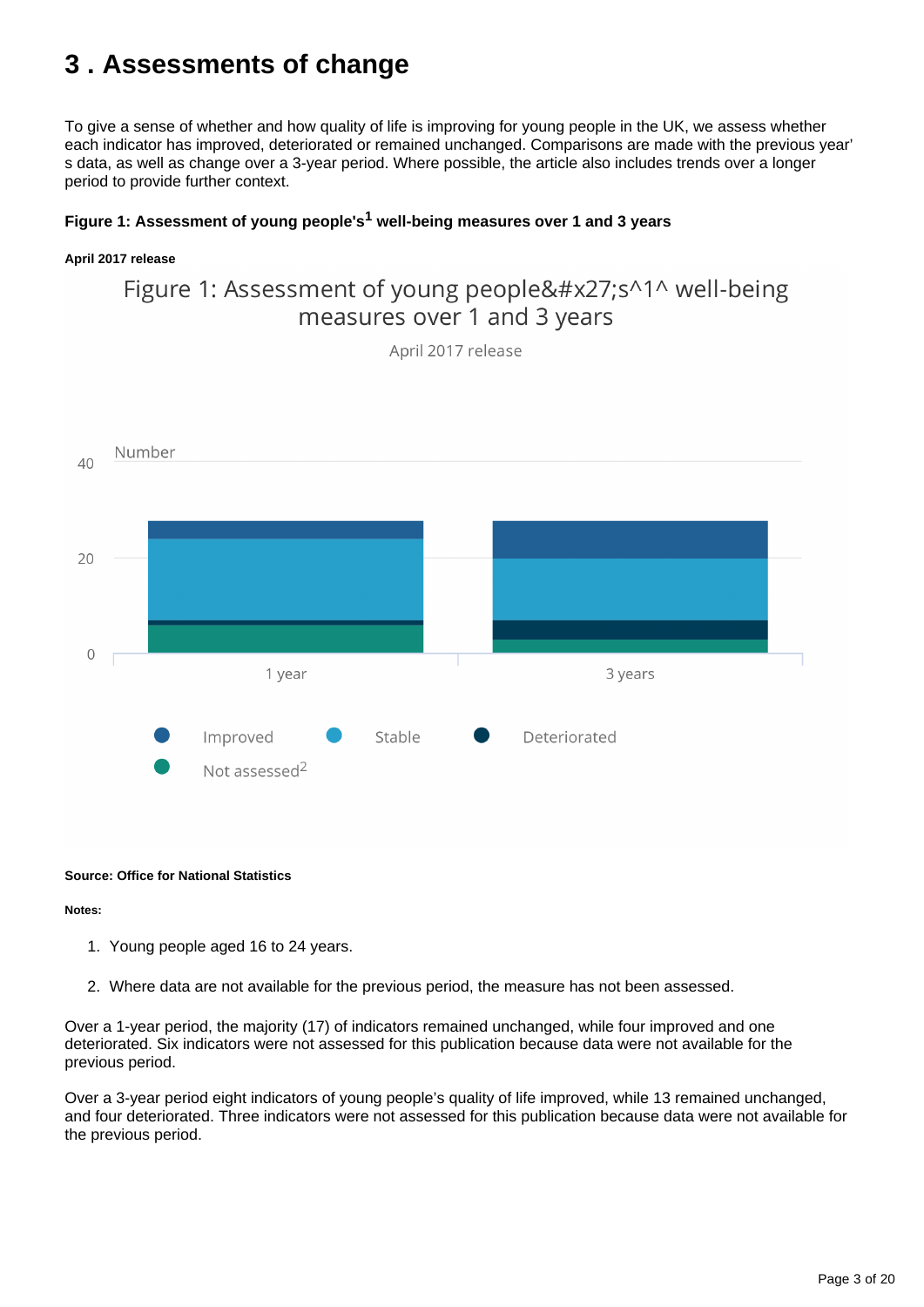The overall picture is one of stability or improvement in young people's quality of life, though with some notable exceptions, particularly in relation to the proportion of young people in households at risk of poverty, young people's mental health and well-being and the social support available to them. A more in-depth review of these factors and their contribution to young people's quality of life is presented below.

# <span id="page-3-0"></span>**4 . Personal well-being**

Our personal well-being questions allow individuals to assess their own quality of life. People aged 16 and over are asked to evaluate their satisfaction with life overall, whether they feel the things they do in life are worthwhile, how happy they were yesterday and how anxious they were yesterday. The proportions of young people who gave very high ratings (9 or 10 out of 10) of life satisfaction, worthwhile and happiness and very low ratings (0 or 1 out of 10) of anxiety for financial year ending (FYE) 2016 are presented in Table 1.

### **Table 1: Proportions reporting very high life satisfaction, worthwhile and happiness and very low anxiety for those aged 16 to 19 and 20 to 24**

|                               | UK: financial year ending 2016 |          |
|-------------------------------|--------------------------------|----------|
|                               | 16 to 19                       | 20 to 24 |
| Life Satisfaction (very high) | 36.4                           | 26.8     |
| Worthwhile (very high)        | 32.5                           | 31.1     |
| Happiness (very high)         | 39.6                           | 32.7     |
| Anxiety (very low)            | 42.2                           | 41.4     |

Source: Annual Population Survey, Office for National Statistics

Notes:

1. For Life satisfaction, worthwhile and happiness, percentages for 'very high' relates to those who responded 9 or 10 on a scale of 0 to 10 where 0 was not at all and 10 was completely.

2. Percentages for 'very low' relates to those who responded 0 or 1 on a scale of 0 to 10 where 0 was not at all anxious and 10 was completely anxious.

In the FYE 2016, a larger proportion of people aged 16 to 19 in the UK reported very high levels of life satisfaction and happiness than those aged 20 to 24. There are no differences between the two age groups in the proportions giving very high ratings that the things they do in life are worthwhile and very low levels of anxiety. There has been no change in the proportions of both age groups reporting very high life satisfaction, worthwhile or happiness, or very low anxiety compared with the previous year (FYE 2015).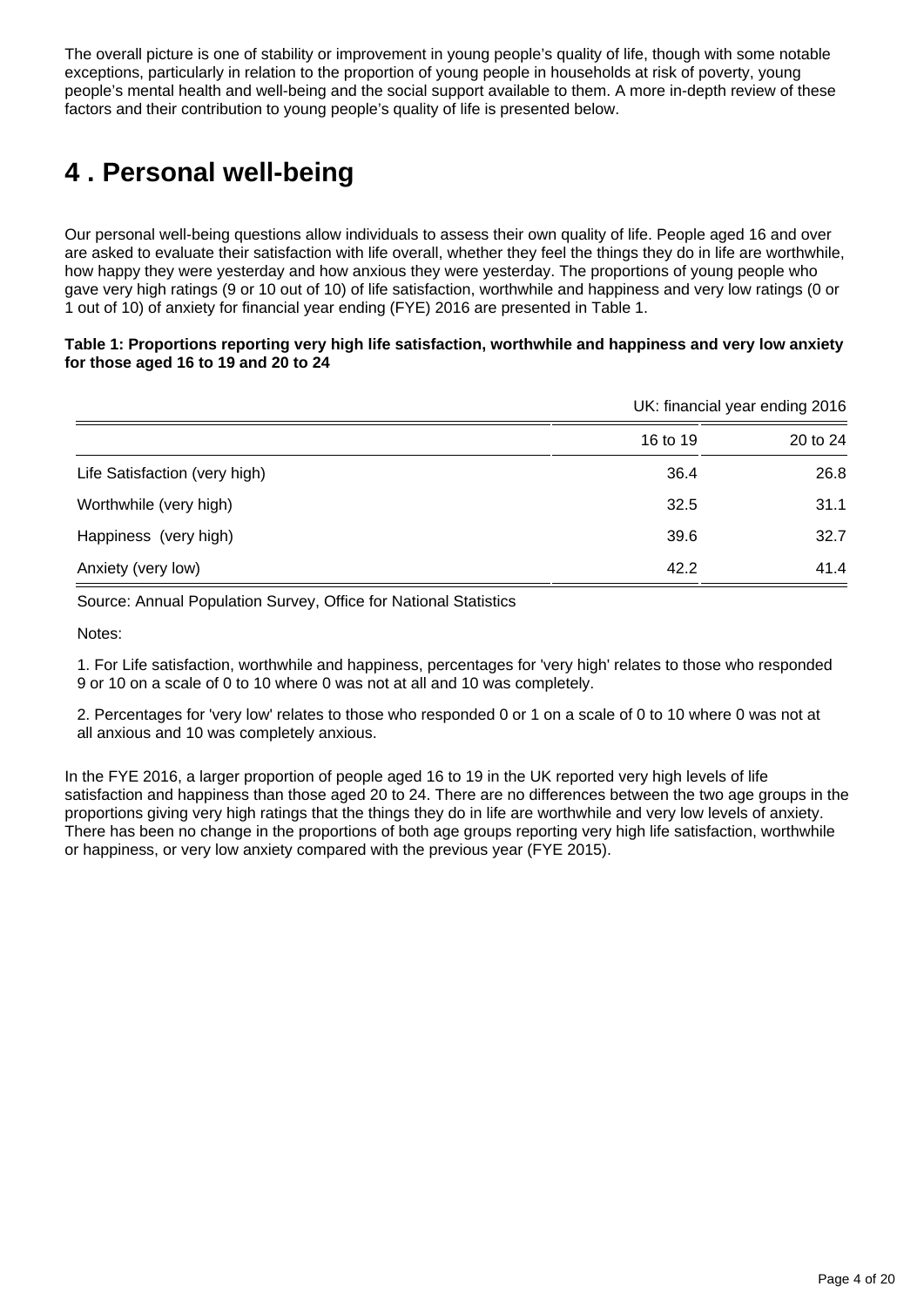# <span id="page-4-0"></span>**5 . Health**

Previous analysis has found a strong relationship between self-reported health and personal well-being (What [matters most to personal well-being? ONS, 2013](http://webarchive.nationalarchives.gov.uk/20160105160709/http:/www.ons.gov.uk/ons/rel/wellbeing/measuring-national-well-being/what-matters-most-to-personal-well-being-in-the-uk-/art-what-matters-most-to-personal-well-being-in-the-uk-.html)). The most recent estimate shows that 56% of young people aged 16 to 24 were mostly or completely satisfied with their health in the period 2014 to 2015. This measure deteriorated between the periods 2009 to 2010 and 2013 to 2014, and was driven by a fall in the proportion of young men, who reported that they were mostly or completely satisfied with their health (59% to 52%). While satisfaction with health for both young men and young women improved between 2013 to 2014 and 2014 to 2015, young women's satisfaction increased more sharply from 50% to 56%. This has effectively closed the gap between young men's and young women's reported health satisfaction.

# Figure 2: Proportion of young people<sup>1</sup> mostly or completely satisfied with health by sex, 2009 to 2010 **through 2014 to 2015**

**UK**

UK  $\frac{0}{0}$  $62.5$ 60 57.5 55 52.5 50 47.5 2009-10 2010-11  $2011 - 12$  $2012 - 13$ 2013-14 2014-15 • Male - Female

Figure 2: Proportion of young people^1^ mostly or completely satisfied with health by sex, 2009 to 2010 through 2014 to 2015

### **Source: Understanding Society: the UK Household Longitudinal Survey**

### **Notes:**

1. Young people aged 16 to 24 years.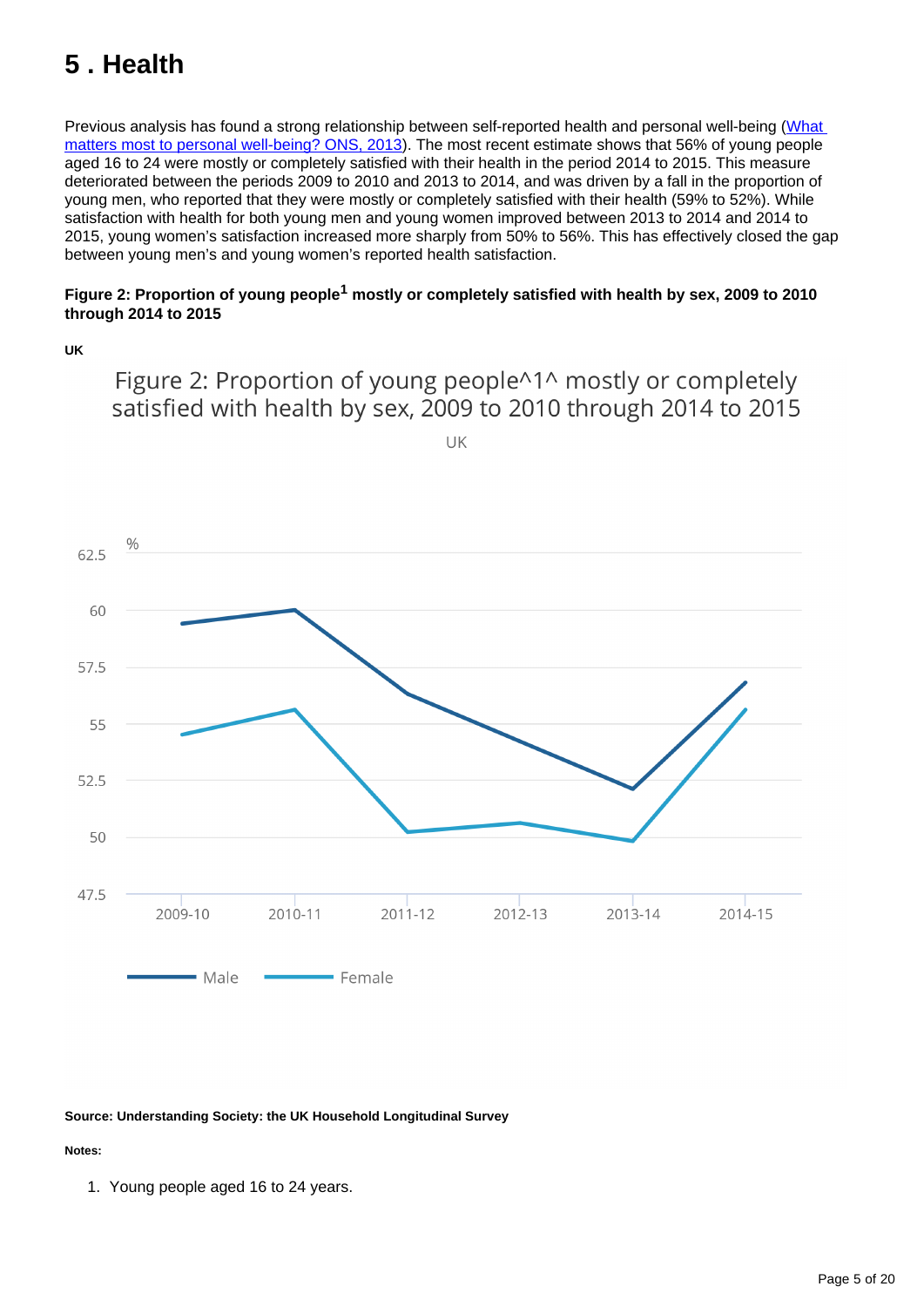In terms of objective measures of health, the [Health Survey for England](http://content.digital.nhs.uk/healthsurveyengland) estimates around 39% of young people aged 16 to 24 in England were classified as overweight or obese in 2015. People in this age group are the least likely of all adult age groups to be overweight or obese, compared for example with those aged 25 to 34 (52%) and 55 to 64 (75%). The proportion of young people who are overweight or obese has remained largely stable since 2012.

The Labour Force Survey captures information about people's disability status using the principles of the Government Statistical Service (GSS) Harmonised Standard<sup>1</sup>. In 2015, around 12% of young people were classified as disabled or having a long-term illness, an increase from 9% in 2013.

# **Notes for: Health**

1. The principles of the Government Statistical Service (GSS) Harmonised Standard are designed to be consistent with a conceptual framework of disability that encompasses medical, individual and societal factors as documented in the International Classification of Functioning (ICF), the World Health Organisation's definition of disability and the disablement process. This approach is consistent with the collection of traditional data on activity restriction, long-standing illness and impairment, as well as data on the importance of aspects of society which restrict the participation of people with impairments relative to those without impairments.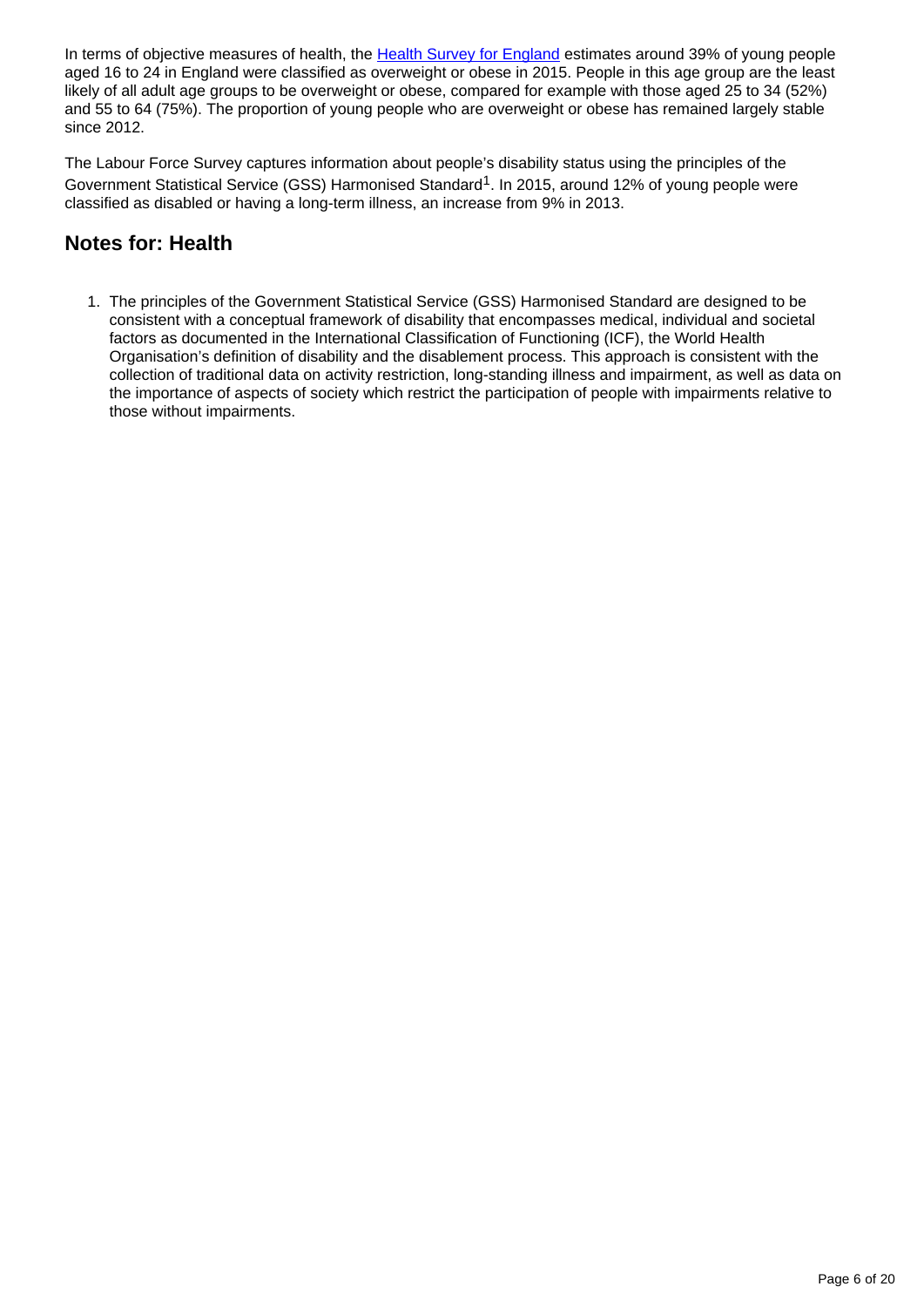# <span id="page-6-0"></span>**6 . Mental health and well-being**

Recent longitudinal research on well-being over the life course suggests that mental ill-health may be an important contributory factor to subsequent life satisfaction, educational success, earnings, and physical health ( [Layard, 2013\)](http://cep.lse.ac.uk/pubs/download/dp1213.pdf).

Overall, the proportion of young people with symptoms of anxiety or depression<sup>1</sup> increased from 18% to 21% between the periods 2009 to 2010 and 2013 to 2014. Although this fell to 19% in the period 2014 to 2015, the change was not statistically significant.

The increase to 2013 to 2014 was primarily due to an increase in the proportion of young women reporting symptoms of anxiety or depression; in 2013 to 2014 around 26% of young women reported symptoms compared with 22% in 2009 to 2010. Overall, young women were significantly more likely to report symptoms of anxiety and depression than young men; in 2014 to 2015, around 1 in 4 young women (25%) reported symptoms of anxiety or depression compared with fewer than 1 in 6 young men (15%).

# **Figure 3: Proportion of young people<sup>1</sup> showing signs of depression or anxiety by sex, 2009 to 2010 through 2014 to 2015**



### **Source: Understanding Society: the UK Household Longitudinal Survey**

### **Notes:**

1. Young people aged 16 to 24 years.

In contrast to mental ill-health, mental well-being focuses on whether people are feeling and functioning well. It has been described as, "a dynamic state, in which the individual is able to develop their potential, work productively and creatively, build strong and positive relationships with others, and contribute to their community" ( [Foresight report, 2008](https://www.gov.uk/government/uploads/system/uploads/attachment_data/file/292450/mental-capital-wellbeing-report.pdf)).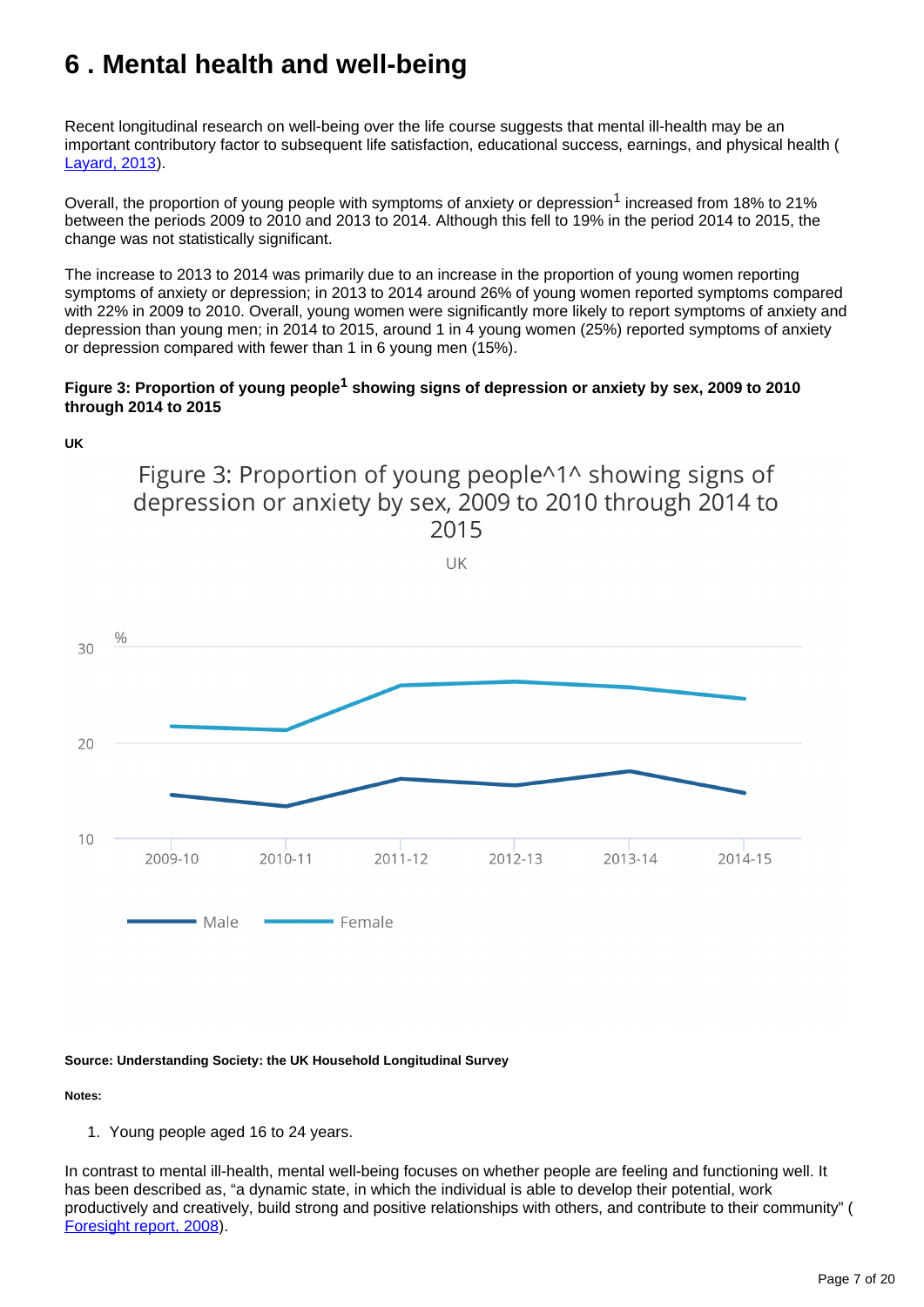The mental well-being indicator used here is based on the shortened version of the Warwick-Edinburgh Mental [Well-being Scale](http://www2.warwick.ac.uk/fac/med/research/platform/wemwbs/) (SWEMWBS) developed to measure the mental well-being of populations and groups over time. It provides a mean score (out of 35) of population mental well-being. Changes over time are assessed by examining differences in the mean score but it cannot be used to categorise good, average or poor mental wellbeing<sup>2</sup>.

According to this measure, young people's mental well-being deteriorated between the periods 2009 to 2010 and 2012 to 2013 (from an average score of 25.0 to 24.2). Young women's mental well-being scores were significantly lower than young men's in both years and declined more than men's. In 2012 to 2013 the average score for young women was 23.8 compared with 24.6 for young men. It is important to note that this may not reflect the current situation as the most recent estimate is from 2012 to 2013.

# Figure 4: Mean mental well-being score of young people<sup>1</sup> by sex, 2009 to 2010 through 2012 to 2013

# **UK**

# Figure 4: Mean mental well-being score of young people<sup>414</sup> by sex, 2009 to 2010 through 2012 to 2013



**Source: Understanding Society; the UK Household Longitudinal Survey**

### **Notes:**

1. Young people aged 16 to 24 years.

# **Notes for: Mental health and wellbeing**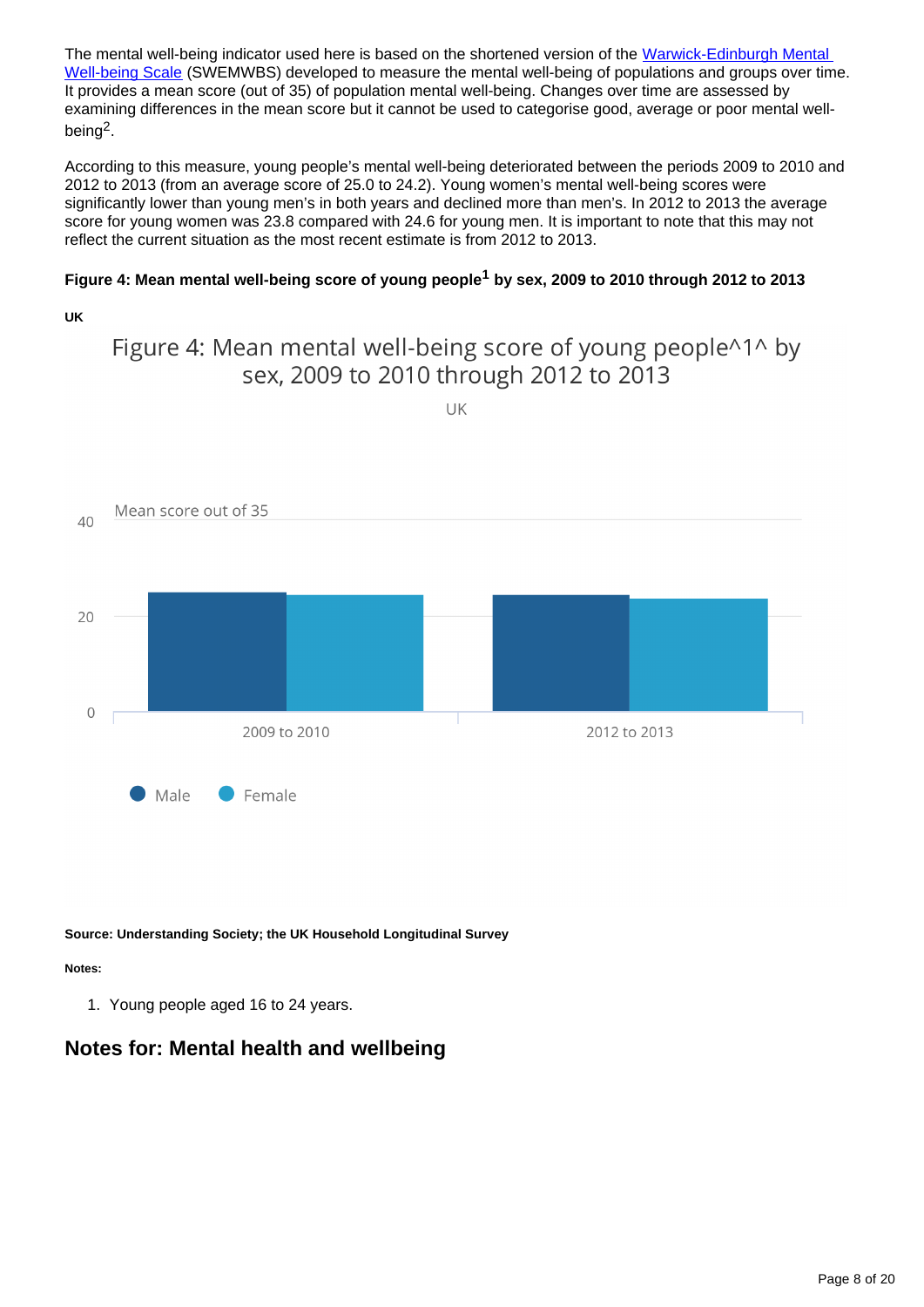- 1. The mental ill-health measure used here focusses on whether a person has a higher likelihood of a clinically diagnosable illness, from anxiety or depression to problems such as bi-polar disorder or schizophrenia.
- 2. As well as not being designed to identify people who have, or probably have a mental illness, WEMWBS does not a have a "cut-off" level to divide the population into those who have "good" and those who have "poor" mental well-being, in the way that scores on other mental health measures do, for example the GHQ 12.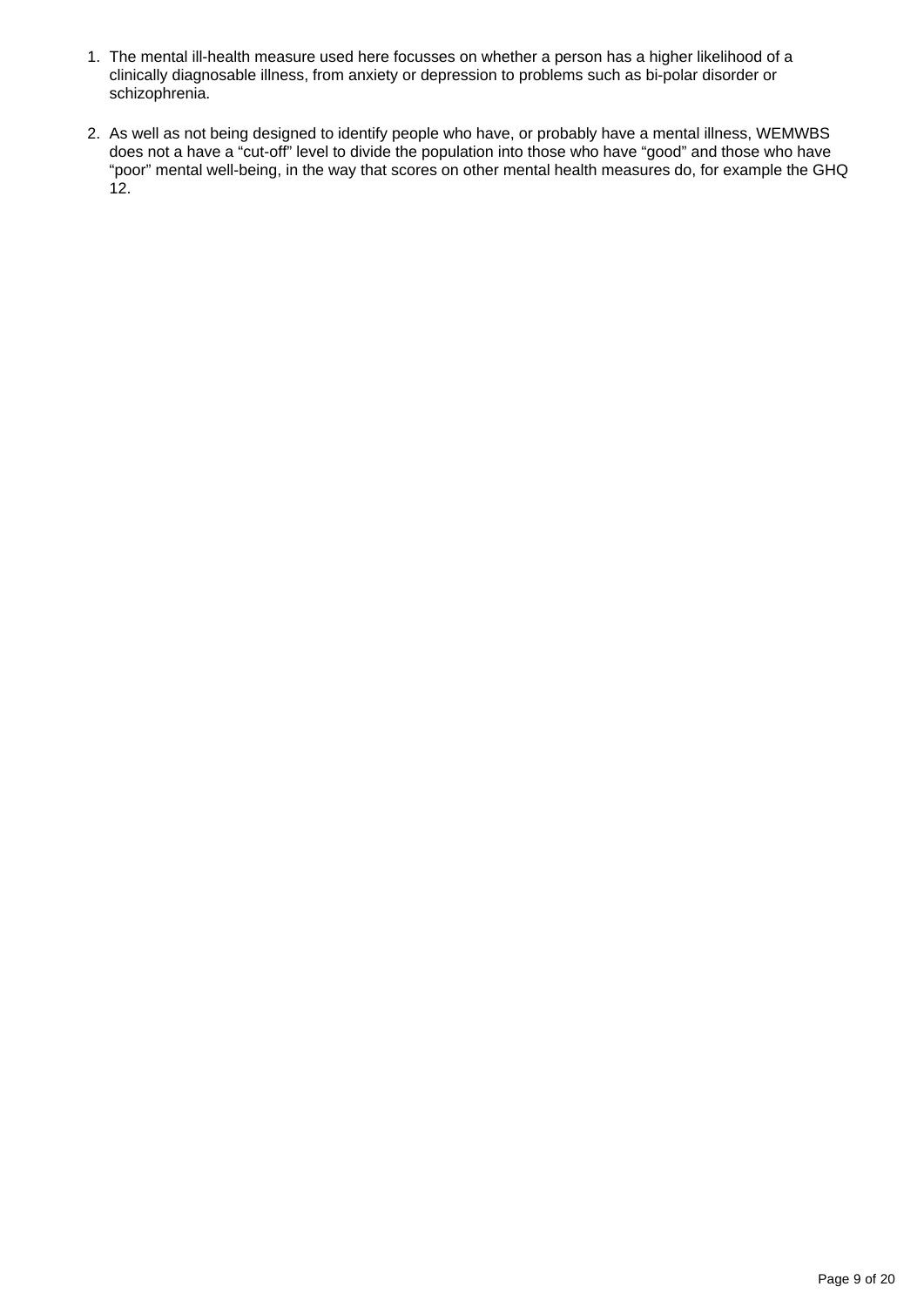# <span id="page-9-0"></span>**7 . Employment, volunteering, education and skills**

A crucial aspect of young people's current quality of life relates to whether they are engaged in fulfilling activities such as education, training, volunteering or work. These things also contribute to how well they are prepared to make the transition to the world of work and financial independence as they get older and as such, are important to their future well-being.

The Education and Skills Act 2008 made it compulsory to be in full-time education or training (such as an apprenticeship), or part-time education if they were employed or volunteering for at least 20 hours a week to age 17 in England from 2013 and to age 18 by 2015.

Recent labour market data show that the proportion of unemployed young people declined to 13% (around 1 in 8) in 2016 after peaking in 2012 at 21% (around 1 in 5). Similarly, the proportion of young people across the UK who were not in education, employment or training (NEET) increased between 2008 and 2012 (the lowest point of the economic downturn), before returning to pre-downturn levels in 2015. By 2016, both the unemployment rate for young people and the NEET rate were lower than before the economic downturn. This is likely to reflect the combined impacts of the Education and Skills Act coming into force as well as wider economic conditions.

# Figure 5: Proportion of young people<sup>1</sup> unemployed and proportion of young people not in education, **employment or training, 2004 to 2016 <sup>2</sup>**

**UK** Figure 5: Proportion of young people^1^ unemployed and proportion of young people not in education, employment or training, ^2^ 2004 to 2016 UK  $\frac{0}{0}$ 25 20 15  $10$ April to June... April to June... April to June... April to June... April to June... April to June... April to June... Unemployed - NEET

### **Source: Labour Force Survey; Office for National Statistics**

### **Notes:**

- 1. Young people aged 16 to 24 years.
- 2. A person identified as NEET will always be either unemployed or economically inactive, although not all unemployed and economically inactive persons will be NEET.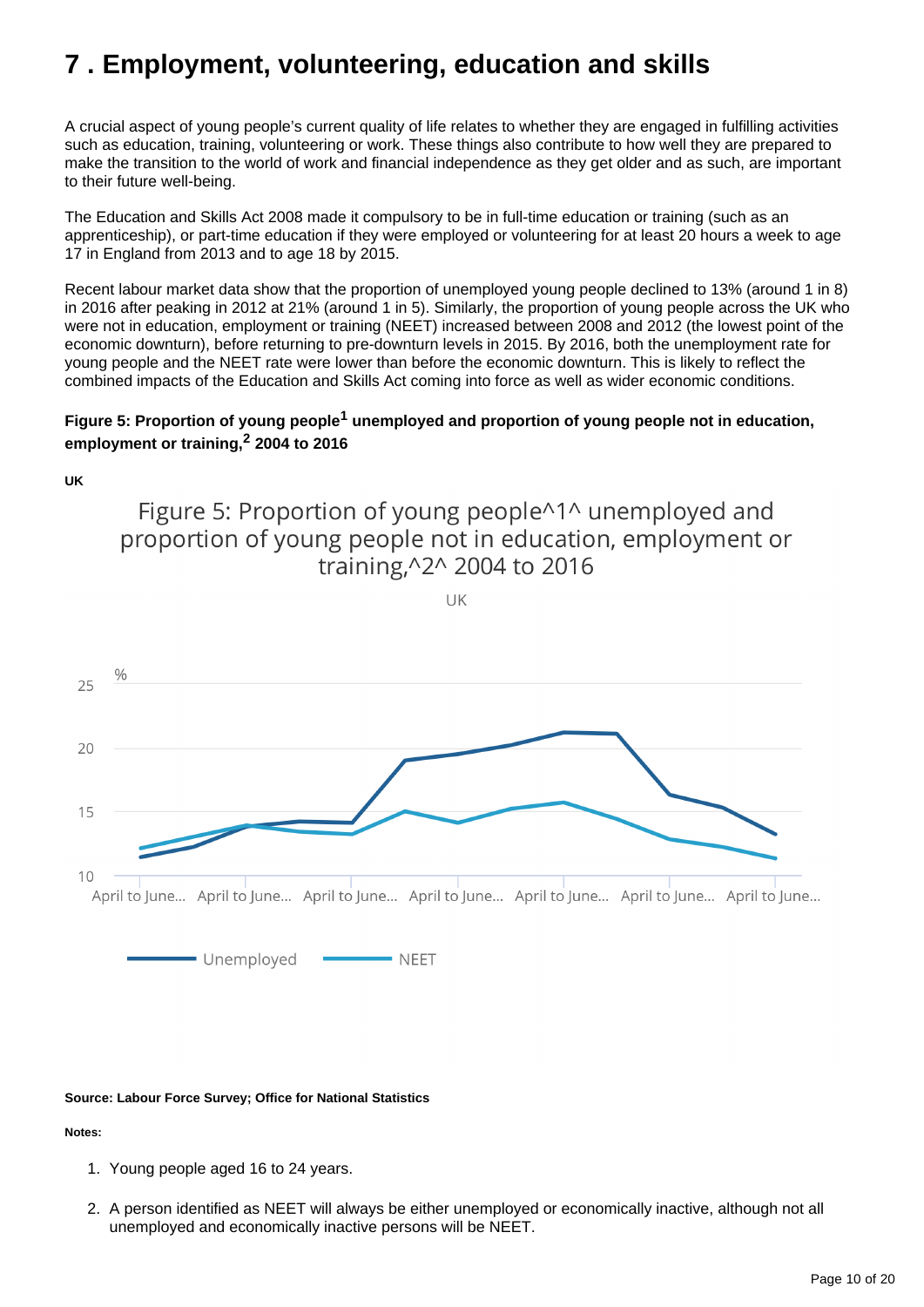There has also been a steady increase in the proportion of 19-year-olds in England attaining a Level 2 qualification<sup>1</sup>, up from 79% in 2009 to 87% in 2015. Furthermore, around 60% of 19-year-olds in 2015 had attained qualifications equivalent to level 3 of the NQF (for example, A-levels or the International Baccalaureate). This is an increase from 51% in 2009.

# Figure 6: Educational attainment at age 19,<sup>1</sup> 2009 to 2015

### **England**



England



### **Source: Department for Education administrative data**

### **Notes:**

- 1. Those aged 19 in reference year.
- 2. Level 2 of the National Qualifications framework includes 5 A\*-C GCSEs, and BTEC first Diplomas.
- 3. Level 3 of the National Qualifications framework includes A levels or the International Baccalaureate.

The proportion of young people aged 16 to 24 in the UK reporting that they volunteered several times a year or more remained stable between 2009 to 2010 and 2014 to 2015. However, [recent analysis of volunteering](https://www.ons.gov.uk/economy/nationalaccounts/satelliteaccounts/articles/changesinthevalueanddivisionofunpaidcareworkintheuk/2015) using time-use data and other data sources presents a more detailed picture over the longer term. Data from the UK Harmonised European Time Use survey (HETUS) suggest that between 2000 and 2015, young people increased the time they devote to volunteering from an average of 8.6 minutes per day to 17.0 minutes per day. Data from the [Community Life Survey](https://www.gov.uk/government/collections/community-life-survey) also show that in England, young people saw the highest increase of any age group in volunteering participation (at least once a year) from 40% in 2000 to 51% in 2015.

# **Notes for: Employment, volunteering, education and skills**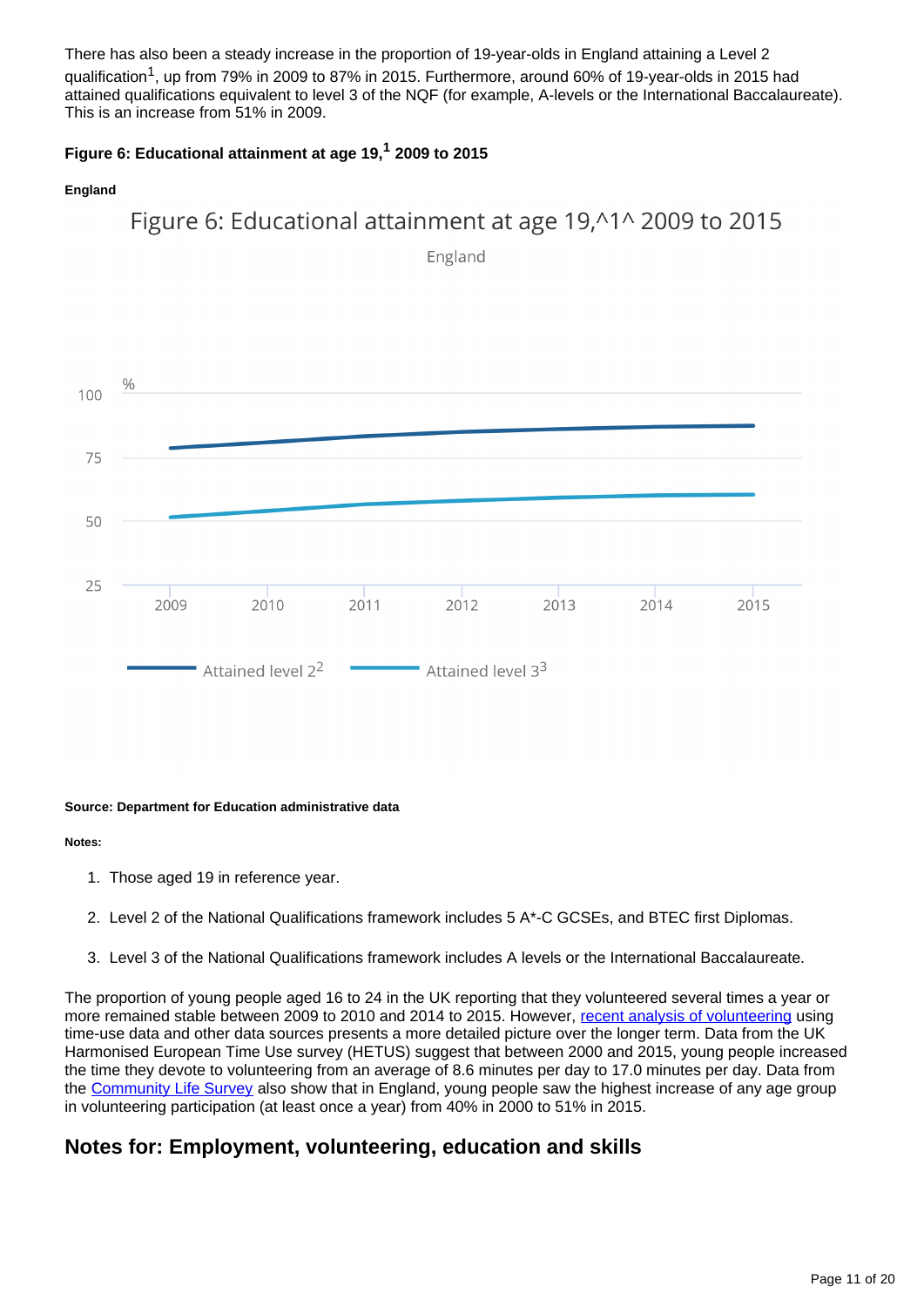1. Qualifications equivalent of Level 2 of the National Qualifications Framework (NQF) include 5 GCSEs A\*-C and BTEC first diplomas.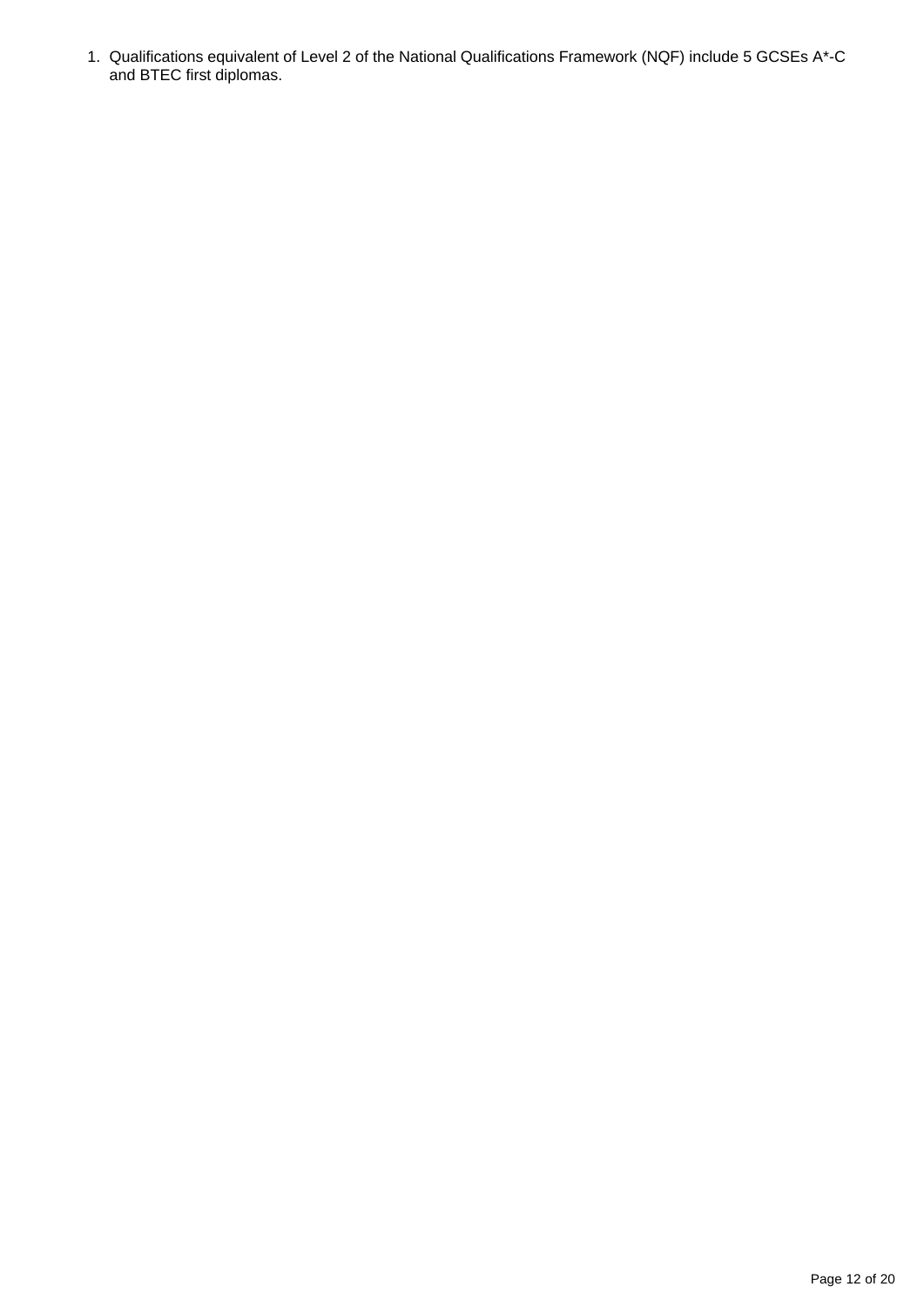# <span id="page-12-0"></span>**8 . Personal finance**

The latest data provide a mixed picture of young people's personal finances. The subjective measures – how young people feel about their finances – have improved. At the same time, the objective measure of the proportion of young people living in households at risk of poverty has deteriorated.

The proportion of young people who say they are mostly or completely satisfied with their household income has increased from 31% in the period 2009 to 2010 to 45% in 2014 to 2015. However, [a recent release on economic](https://www.ons.gov.uk/peoplepopulationandcommunity/personalandhouseholdfinances/incomeandwealth/bulletins/economicwellbeing/quarter4octtodec2016)  [well-being](https://www.ons.gov.uk/peoplepopulationandcommunity/personalandhouseholdfinances/incomeandwealth/bulletins/economicwellbeing/quarter4octtodec2016) looked at data for the 12 months to December 2016 and found that respondents (all adults aged 16 and over) reported a worsening in their perception of both the general economic situation and their own financial situation over the last year.

In the period 2014 to 2015, those aged 16 to 18 were significantly more likely to say they were mostly or completely satisfied with their household income (52%) than those aged 22 to 24 (37%). This probably reflects the fact that 16- to 18-year-olds are usually still living in the parental home, so continue to benefit from the household income of their parents. Those aged 22 to 24 are more likely to have their own financial responsibilities, such as rent and bills and a level of household income reflecting their individual earnings. However, a higher proportion of people aged 22 to 24 in 2014 to 2015 were satisfied with their household income than those of the same age in 2009 to 2010. This coincided with an increase in the proportion of young people in this age group still living with their parents. In 2009, around 39% of young people aged 22 to 24 lived with their parents; in 2016 the proportion increased to 46%.

The largest increase in the proportion reporting they were mostly or completely satisfaction with household income was among those aged 19 to 21 between the periods 2009 to 2010 and 2014 to 2015 (29% and 46% respectively). Among this age group the proportion living with their parents remained relatively stable.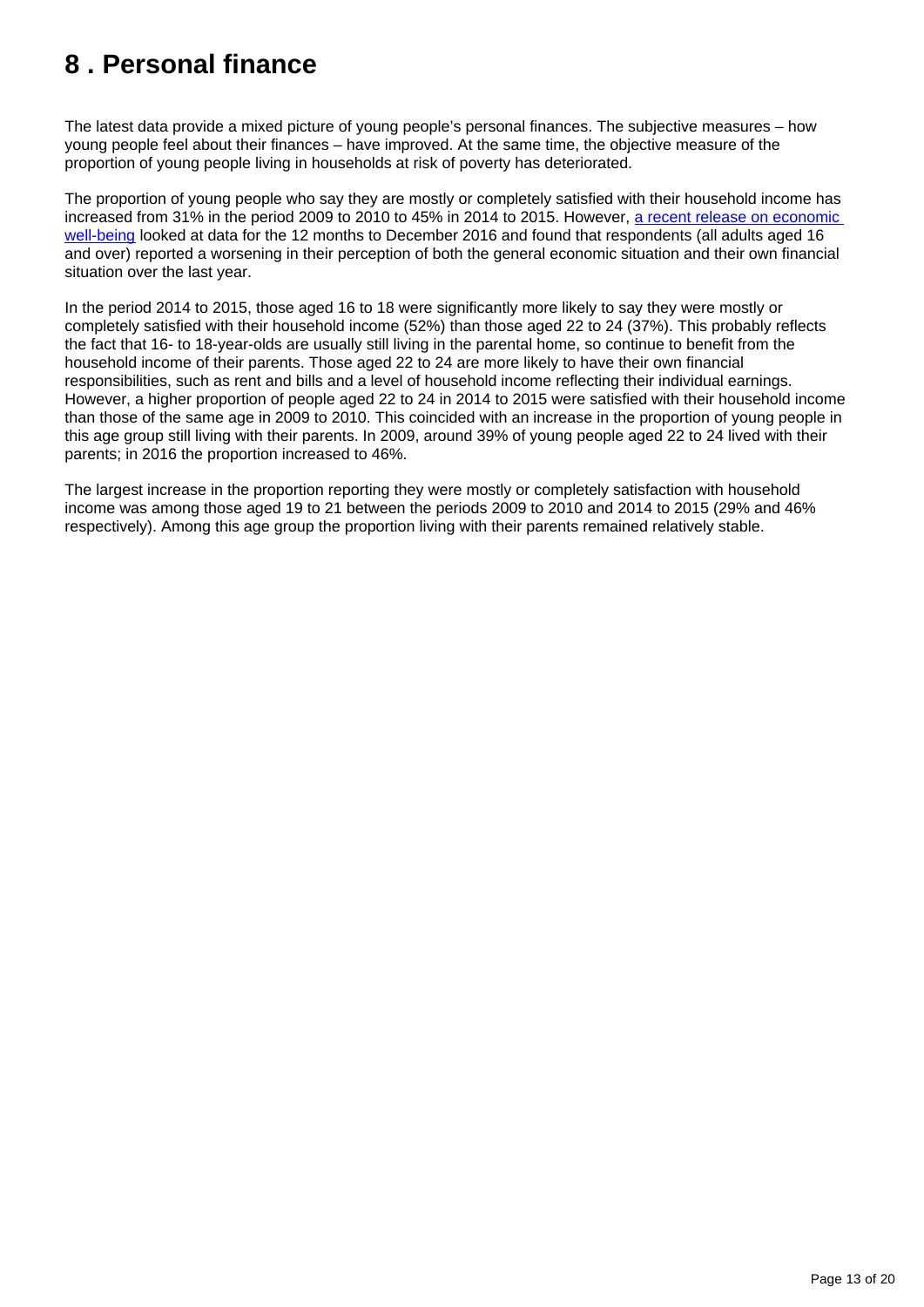### **Figure 7: Proportion of young people mostly or completely satisfied with their household income by age group, 2009 to 2010 to 2014 to 2015**

**UK**





#### **Source: Understanding Society; the UK Household Longitudinal Survey**

#### **Notes:**

1. Young people aged 16 to 24 years.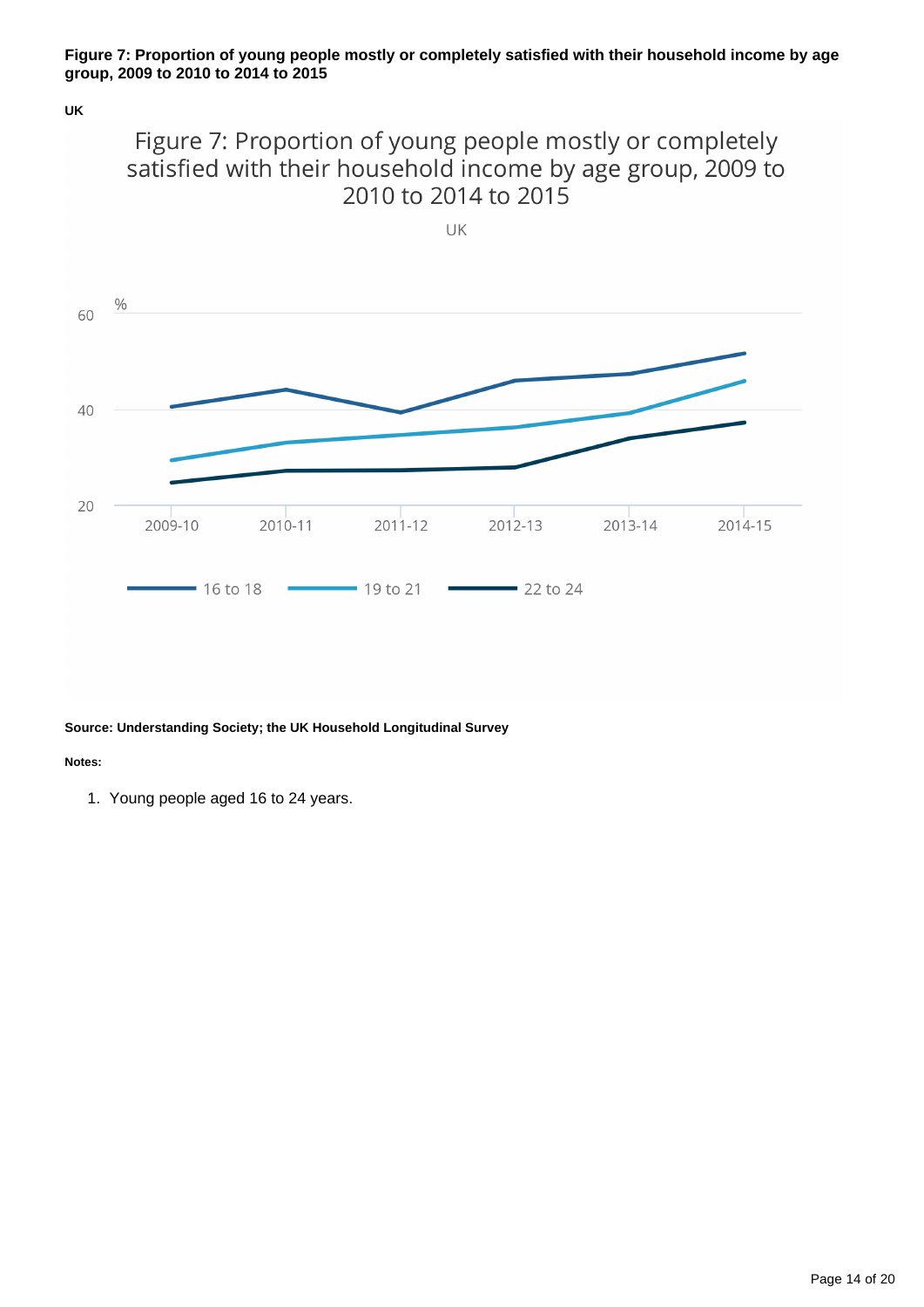# **Figure 8: Proportion of young people living with their parents by age group, 2008 to 2016**

#### **UK**



# Figure 8: Proportion of young people living with their parents

#### **Source: Labour Force Survey, Office for National Statistics**

#### **Notes:**

- 1. Young people aged 16 to 24 years.
- 2. Data has been rounded to the nearest thousand.
- 3. Once a person either lives with a partner or has a child, they are considered to have formed their own family and are no longer counted as being part of their parents' family even if they still live in the same household. Therefore such people are deemed to be not living with their parents here.
- 4. The term 'Parent' could include grandparents, step parents or foster parents.
- 5. Students living in halls of residence during term-time and living with their parents outside term-time are counted as not living with their parents here.

The proportion of young people reporting they are finding it difficult or very difficult to manage financially has decreased from 15% in the period 2009 to 2010 to 7% in 2014 to 2015 while the proportion reporting that they are financially "comfortable" increased from 22% to 31% over the same period.

Although those aged 16 to 18 were more likely than others in the 16 to 24 age range to report being financially comfortable in 2014 to 2015 (80% of those aged 16 to 18; 73% of those aged 19 to 21; and 70% of those aged 22 to 24), all age groups have shown significant decreases in the proportions reporting they are finding it difficult to manage financially.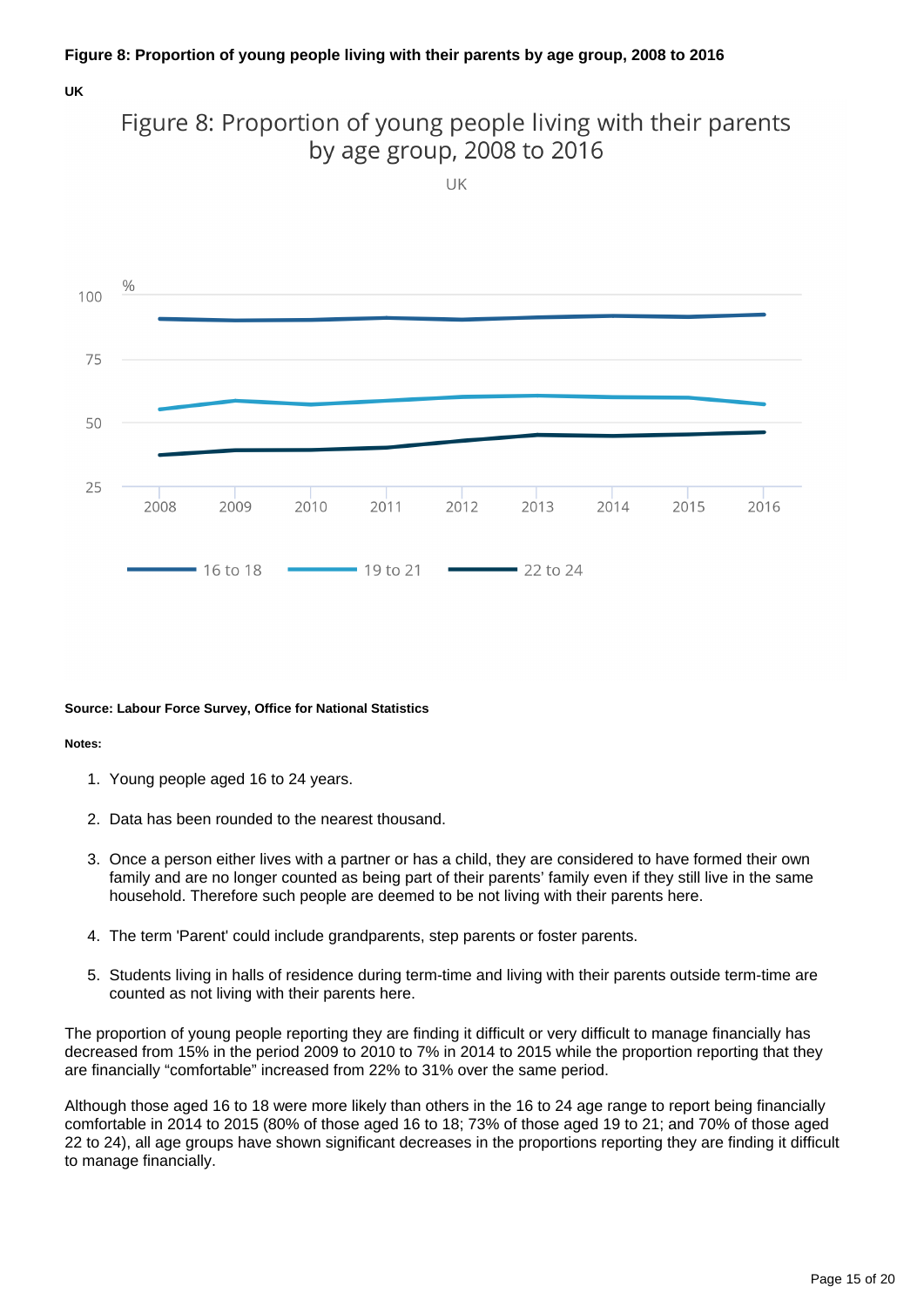Despite these positive developments in how young people are feeling about their finances, the proportion of young people living in households at risk of poverty has increased. Median household disposable income in the [UK](https://www.ons.gov.uk/peoplepopulationandcommunity/personalandhouseholdfinances/incomeandwealth/bulletins/householddisposableincomeandinequality/financialyearending2015) was estimated as £25,700 in the financial year ending (FYE) 2015. The level of 60% of median household income is used as a poverty "threshold"<sup>1</sup>. Estimates from the European Union Statistics on Income and Living [Conditions survey](http://ec.europa.eu/eurostat/web/microdata/european-union-statistics-on-income-and-living-conditions) show that in 2015, around 1 in 4 young people in the UK (25%) lived in households with less than 60% of the UK's median income. This proportion has increased since 2008 when around 1 in 5 (19%) of 16 to 24-year-olds lived in households with less than 60% of median income.

# Figure 9: Proportion of young people<sup>1</sup> living in households with less than 60% median income,<sup>2</sup> 2009 to **2015**

### **UK**

# Figure 9: Proportion of young people^1^ living in households with less than 60% median income, 2^ 2009 to 2015

UK



### **Source: Eurostat, Survey of Income and Living Conditions**

# **Notes:**

- 1. Young people aged 16 to 24 years.
- 2. After housing costs.

Although there appears to be a disparity between the increased proportion of 16- to 24-year-olds in households at risk of poverty and young people's subjective assessments of their financial situation, it may be that the aggregate indicators are masking differences in the experiences of young people. For example, [recent analysis by](https://www.ons.gov.uk/peoplepopulationandcommunity/wellbeing/articles/youngpeopleswellbeingandpersonalfinance/uk2013to2014)  [ONS of young people's well-being and personal finance](https://www.ons.gov.uk/peoplepopulationandcommunity/wellbeing/articles/youngpeopleswellbeingandpersonalfinance/uk2013to2014) (May 2016) found that around 1 in 5 young people in social rental housing rated their current financial situation as difficult or very difficult compared with an average of 1 in 14 young people in other accommodation types in 2013 to 2014. This is something we aim to explore further as part of a wider focus on well-being inequalities.

# **Notes for: Personal finance**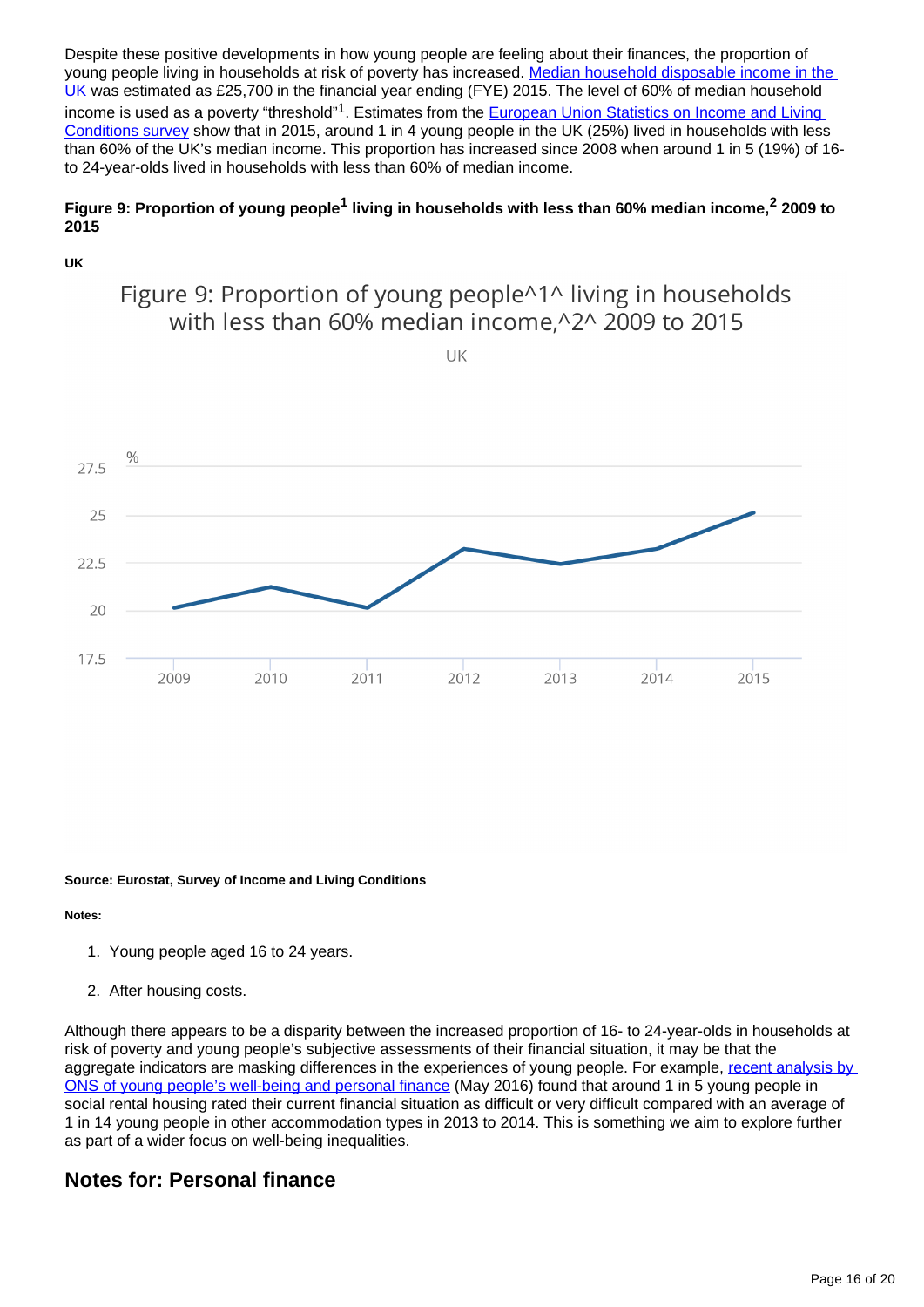1. Median income is the middle point in the income range, with equal numbers of households on incomes above and below that point. The 60% level is chosen as an indicator of the income at which those below are likely to be suffering hardship.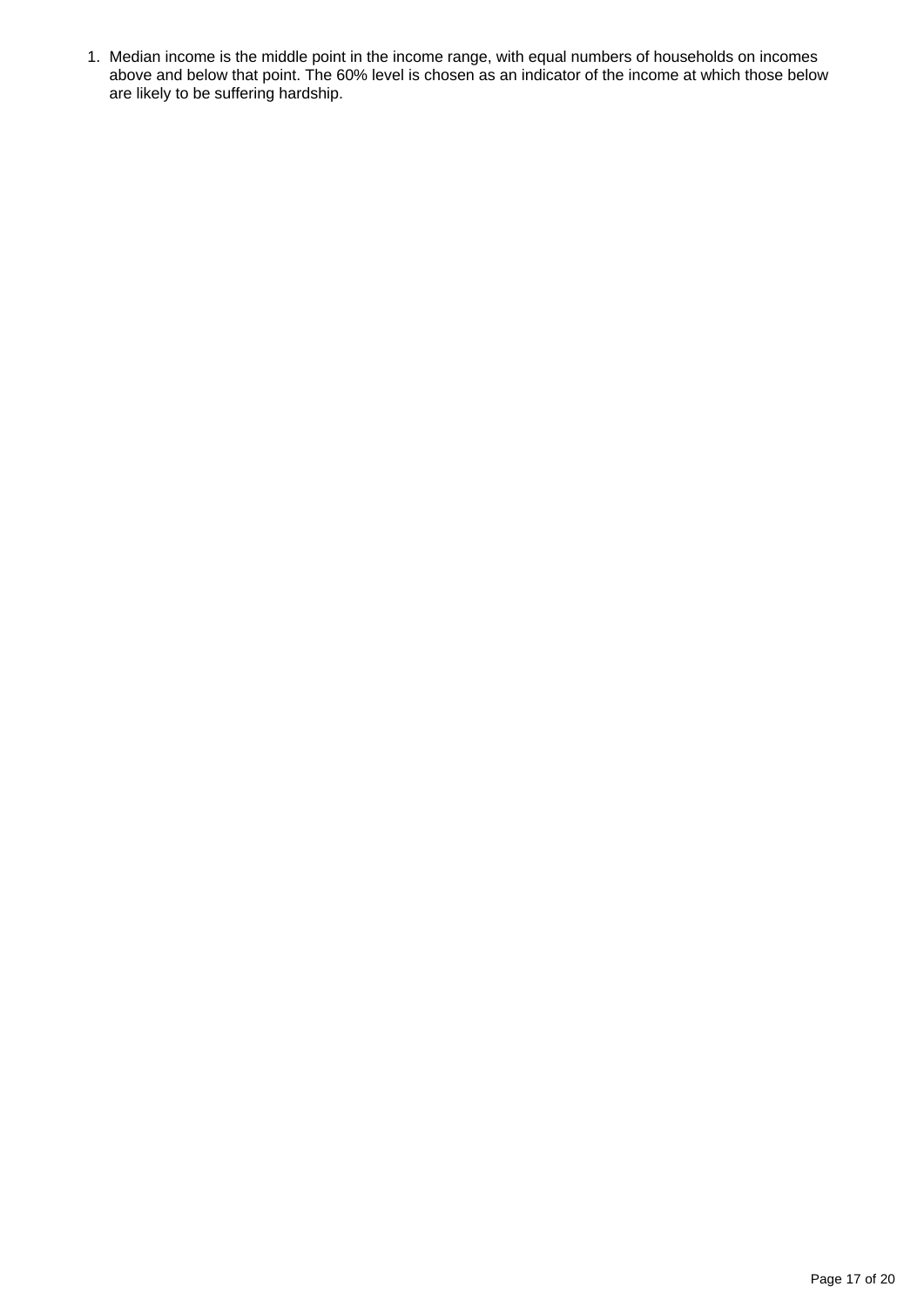# <span id="page-17-0"></span>**9 . Social support, personal security and sense of belonging**

Positive social connections and relationships are very important to quality of life and to physical and mental well-being. Public Health England's report, [Reducing social isolation across the lifecourse](https://www.gov.uk/government/publications/local-action-on-health-inequalities-reducing-social-isolation) (2015), highlights the positive benefits of social connectedness and the detrimental impact of prolonged social isolation on people of all ages. Using a life course approach, they describe how social isolation in childhood is associated with isolation in adolescence and adulthood, potentially casting a long shadow throughout life:

"Children who experience social isolation in childhood tend to have lower educational outcomes and lower adult social class (based on occupation), and higher likelihoods of smoking, obesity and psychological distress in adulthood."

One of the indicators that can help to assess this issue is whether young people feel they have a spouse, family member or friend they can rely on if they have a serious problem. The latest data available showed deterioration in 2013 to 2014 when 76% of young people aged 16 to 24 reported they had someone they could rely on a lot, down from 80% in the period 2010 to 2011. In 2013 to 2014, young women were significantly more likely than young men to say they had someone they could rely on a lot (81% and 72%, respectively).

Assessing young people's sense of belonging to their neighbourhood is another way of looking at their social connections. The proportion of young people who agreed or strongly agreed that they belong to their neighbourhood improved from 50% in the period 2009 to 2010 to 57% in 2014 to 2015.

Young people aged 16 to 18 are more likely to feel they belong to their neighbourhood than either those aged 19 to 21 or 22 to 24. This may be because those in the younger age group are more likely to be living in the parental home where they grew up.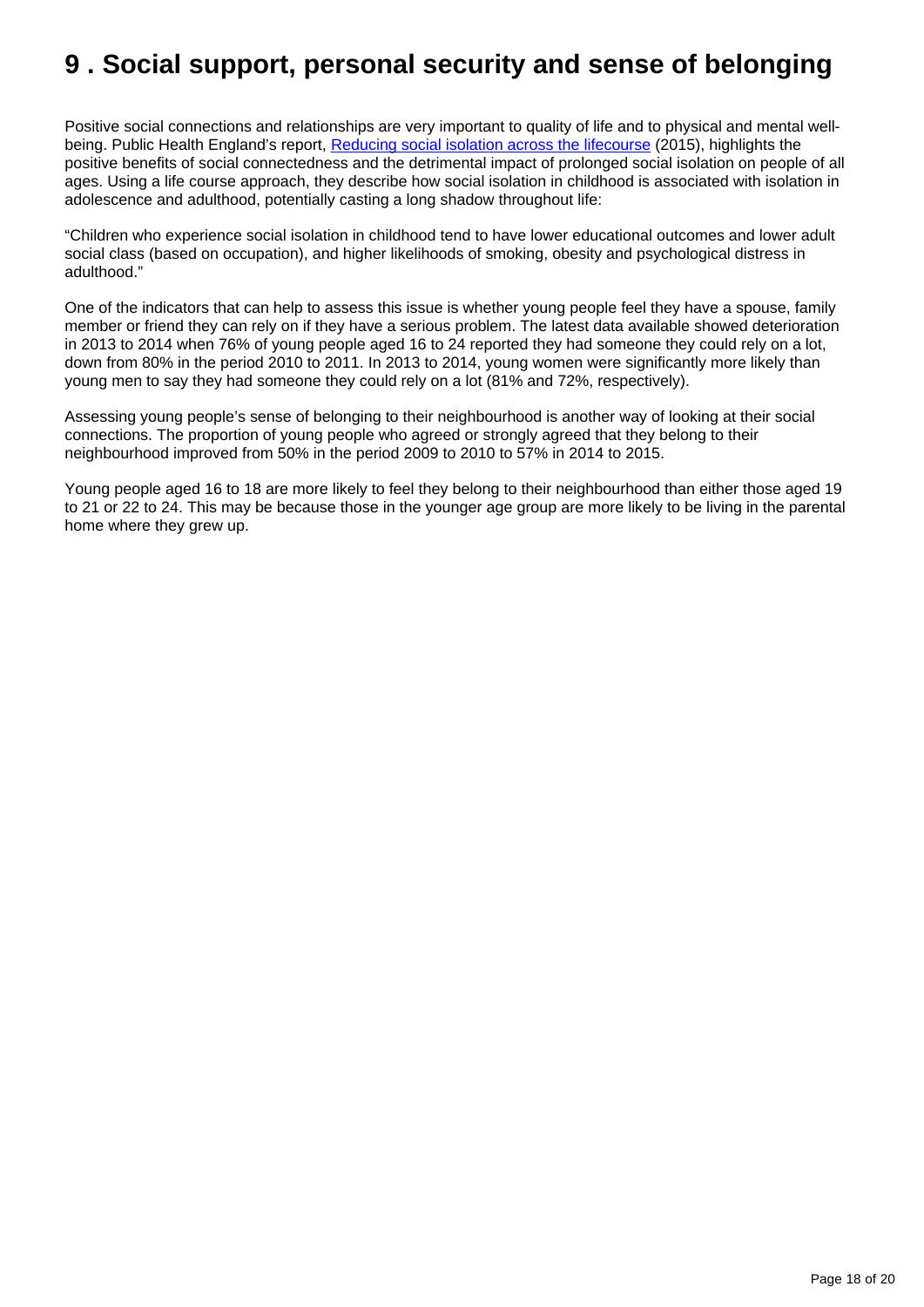# **Figure 10: Proportion of young people<sup>1</sup> who agree or strongly agree they belong to their neighbourhood by age group, 2009 to 2010 to 2014 to 2015**

**UK**

# Figure 10: Proportion of young people^1^ who agree or strongly agree they belong to their neighbourhood by age group, 2009 to 2010 to 2014 to 2015



### **Source: Understanding Society; the UK Household Longitudinal Survey**

### **Notes:**

1. Young people aged 16 to 24 years.

Our analysis of the [personal well-being of victims of crime published](https://www.ons.gov.uk/peoplepopulationandcommunity/crimeandjustice/compendium/crimestatisticsfocusonpublicperceptionsofcrimeandthepoliceandthepersonalwellbeingofvictims/2015-03-26/chapter3personalwellbeingandcrime) in 2015 shows that victims of crime have lower well-being than non-victims, and that the largest differences in well-being between victims and non-victims were found in the 16 to 24 age group. In addition, the most recent data from the Crime Survey for England and [Wales](https://www.ons.gov.uk/peoplepopulationandcommunity/crimeandjustice/bulletins/crimeinenglandandwales/yearendingsept2016) financial year ending 2016 showed people aged 16 to 24 were more likely to be victims of crime – and particularly of violent crimes – than those aged 35 and over.

Despite this, the proportion of young people who have been victims of any type of crime declined from 26% in the financial year ending (FYE) 2013 to 21% in the FYE 2016. The proportion of young people who have been a victim of personal crime (for example, violence, robbery, theft from the person, and other theft of personal property) also decreased from 12% to 8% over this period.